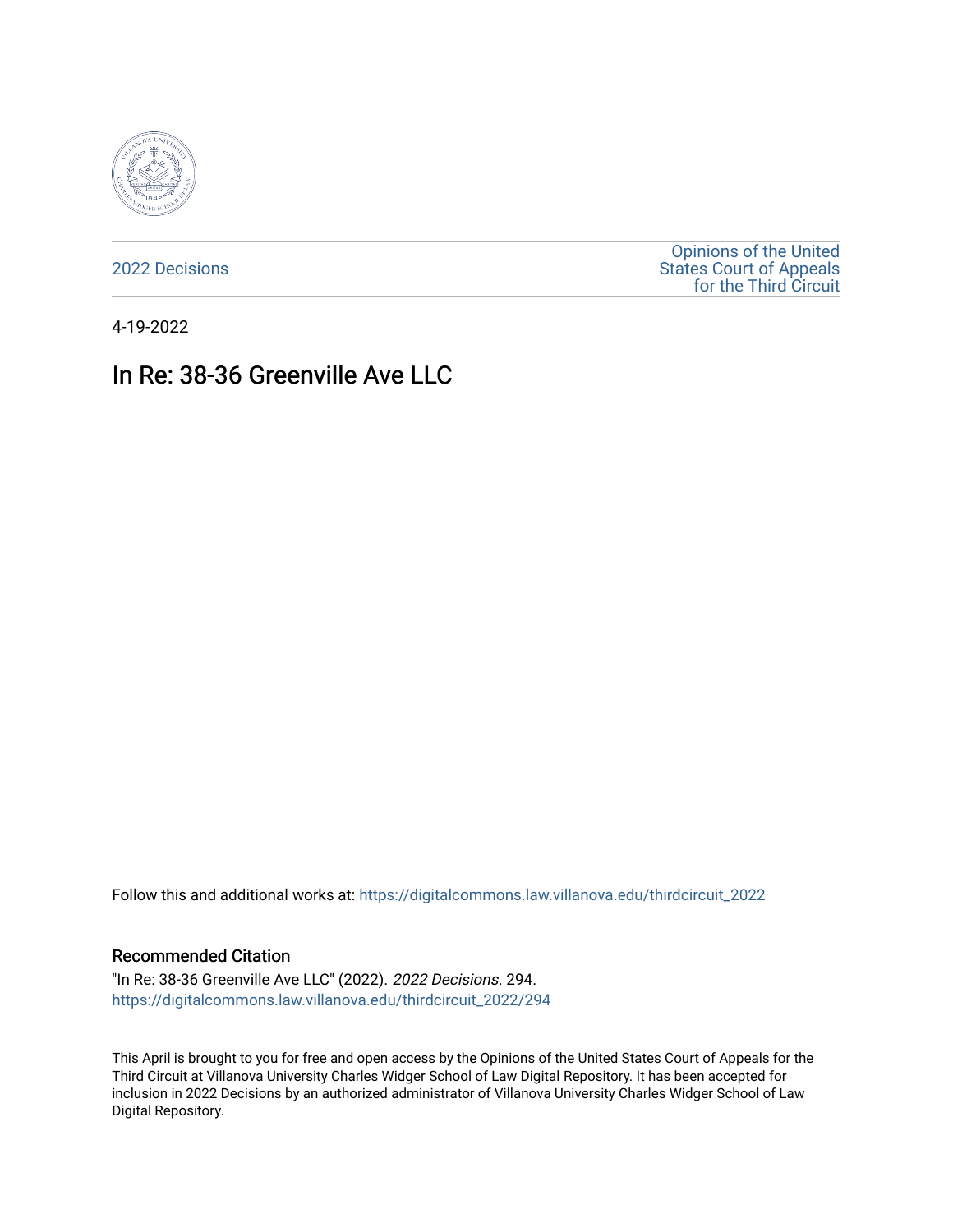#### **NOT PRECEDENTIAL**

### UNITED STATES COURT OF APPEALS FOR THE THIRD CIRCUIT

No. 21-2164

In re: 38-36 GREENVILLE AVE LLC, Debtor

> KEVIN KERVENG TUNG, P.C., Appellant

On Appeal from the United States District Court For the District of New Jersey (D.C. No. 2-20-cv-03563) District Judge: Honorable Madeline C. Arleo

 $\frac{1}{2}$ 

Submitted Under Third Circuit L.A.R. 34.1(a) April 14, 2022

Before: AMBRO, JORDAN and SCIRICA, *Circuit Judges*

(Filed: April 19, 2022)  $\mathcal{L}_\text{max}$ 

> OPINION  $\mathcal{L}_\text{max}$

JORDAN, *Circuit Judge*.

This case highlights the famous first law of holes: when you're in one, stop

digging. The appellant here, a law firm representing a small, limited liability company in

This disposition is not an opinion of the full court and, pursuant to I.O.P. 5.7, does not constitute binding precedent.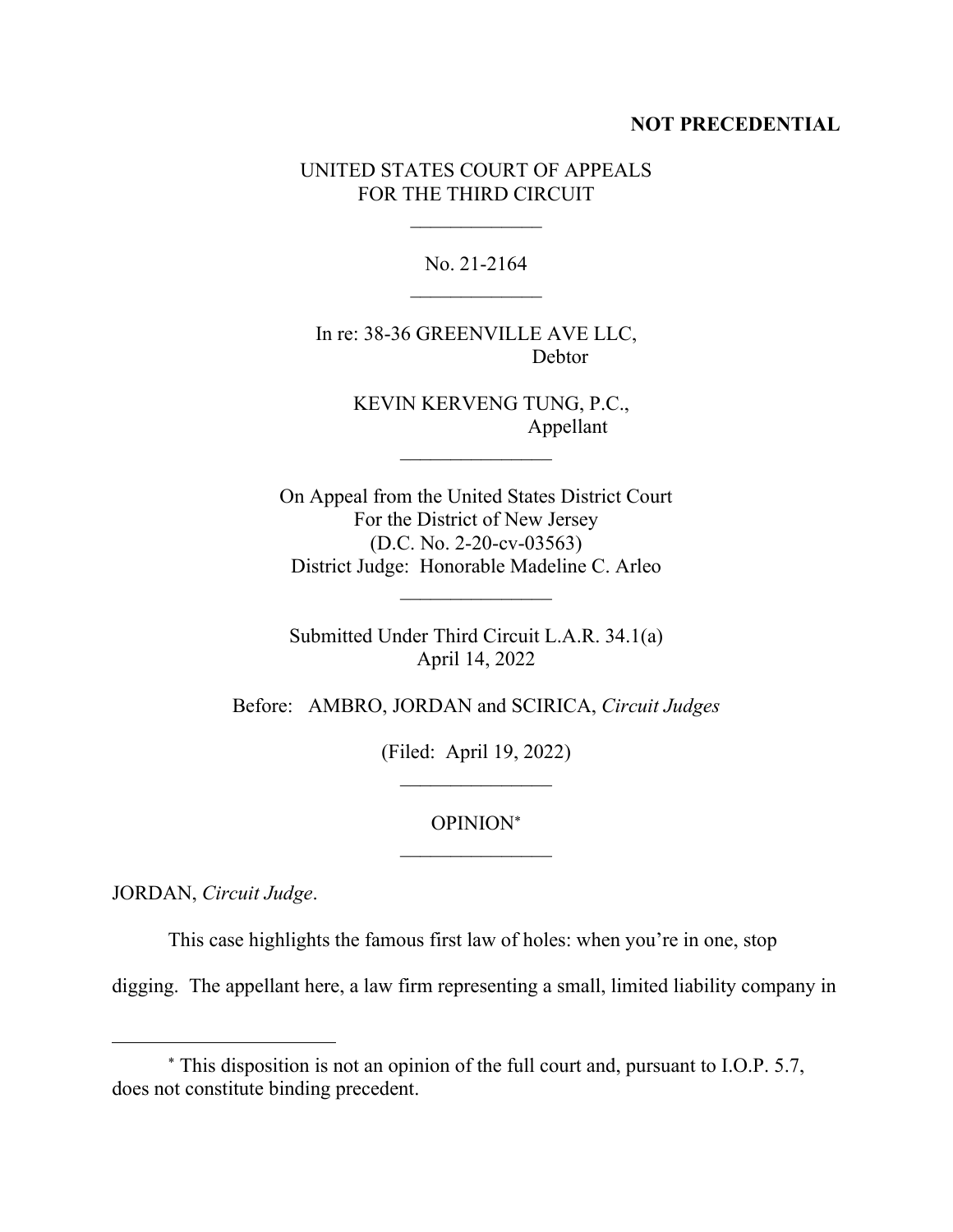a bankruptcy matter, ignored that law, and a few others, to its shame. The U.S.

Bankruptcy Court for the District of New Jersey ordered the disgorgement of fees paid to the firm, denied its request for further payment from the bankrupt debtor's estate, and referred the firm's principal to the District Court for possible disciplinary action. The District Court upheld the Bankruptcy Court's order, and so do we.

#### **I. BACKGROUND**

In March 2016, 38-36 Greenville Ave LLC (the "Debtor") filed a petition for relief under Chapter 11 of the Bankruptcy Code (the "Code") in the U.S. Bankruptcy Court for the District of New Jersey. It did so with the aid of its counsel, Kevin Kerveng Tung, and his law firm, Kevin Kerveng Tung, P.C. ("KKT"). The Debtor is a single-member limited liability company wholly owned by Lingyan Quan. Aside from a few thousand dollars in cash and accounts receivable, its only asset is a multi-family dwelling in New Jersey, and its sole creditors are Armando and Melinda Flores, who hold approximately \$1.85 million in judgment liens arising out of a state-court judgment. 1 Simultaneous with the Debtor's petition, KKT filed a statement of compensation, pursuant to  $\S 329(a)$  of the

<sup>&</sup>lt;sup>1</sup> Prior to the Debtor's bankruptcy, the Floreses brought tort claims against the Debtor and its employee, a non-party to this matter, in the Superior Court of New Jersey. In November 2015, the jury found the Debtor jointly and severally liable for the employee's tortious conduct and awarded the Floreses approximately \$1.85 million in compensatory damages. The Debtor appealed in December 2015 but was unable to post the bond necessary to stay enforcement of the judgment pending appeal. *See* N.J. R. Ct. 2:9-6. Instead, the Debtor "came to the bankruptcy court for help as its last hope and resort." (Opening Br. at 3.) The Debtor's petition "automatically stay[ed], among other things, 'any act to create, perfect, or enforce any lien against property of the estate[.]'" *In re Linear Elec. Co.*, 852 F.3d 313, 317 (3d Cir. 2017) (quoting 11 U.S.C. § 362(a)(4)).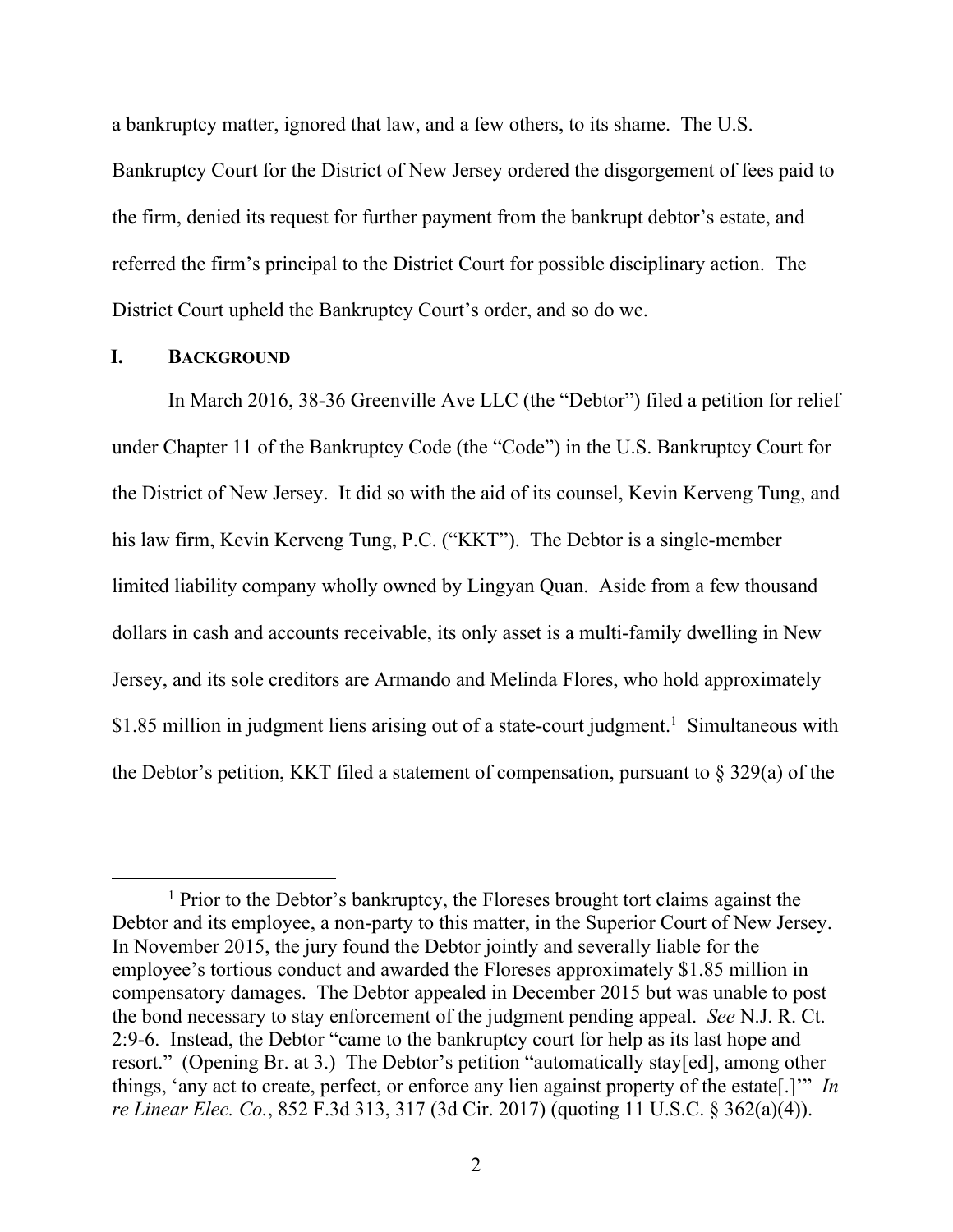Code and Rule 2016(b) of the Federal Rules of Bankruptcy Procedure, disclosing receipt of a \$3,000 retainer payment by the Debtor.

The Debtor then filed an application under  $\S 327(a)$  of the Code (the "Retention Application"), seeking permission to retain KKT as counsel in the Chapter 11 proceedings. The Retention Application stated that KKT's services were necessary because the Debtor had previously had KKT as its defense counsel in the state-court action brought by the Floreses, so KKT was "fully knowledgeable" of "the debtor's situation." (App. at 121.) It further represented that KKT had "rich experience in bankruptcy $[.]$ " (App. at 121.)

Additionally, the Retention Application disclosed the parties' compensation arrangement and declared that, other than the \$3,000 retainer, no other agreement had been made between KKT and the Debtor, or anyone acting on either party's behalf. It also certified that KKT would comply with applicable bankruptcy laws and court procedures when applying for compensation. Lastly, it stated that KKT was disinterested and neither held nor represented an interest adverse to the Debtor or the Debtor's estate under § 327(e) of the Code. The Bankruptcy Court approved the Retention Application and ordered that KKT be paid "in such amounts as may be allowed by the Court upon proper application(s) therefor." (App. at 129.)

Not long after, the Debtor asked the Bankruptcy Court to lift the automatic stay on its appeal of the state-court judgment and, in the meantime, to hold the bankruptcy proceeding in abeyance. The Court denied that request, concluding that the Debtor "was using the bankruptcy case as a substitute for posting a *supersedeas* bond … , as required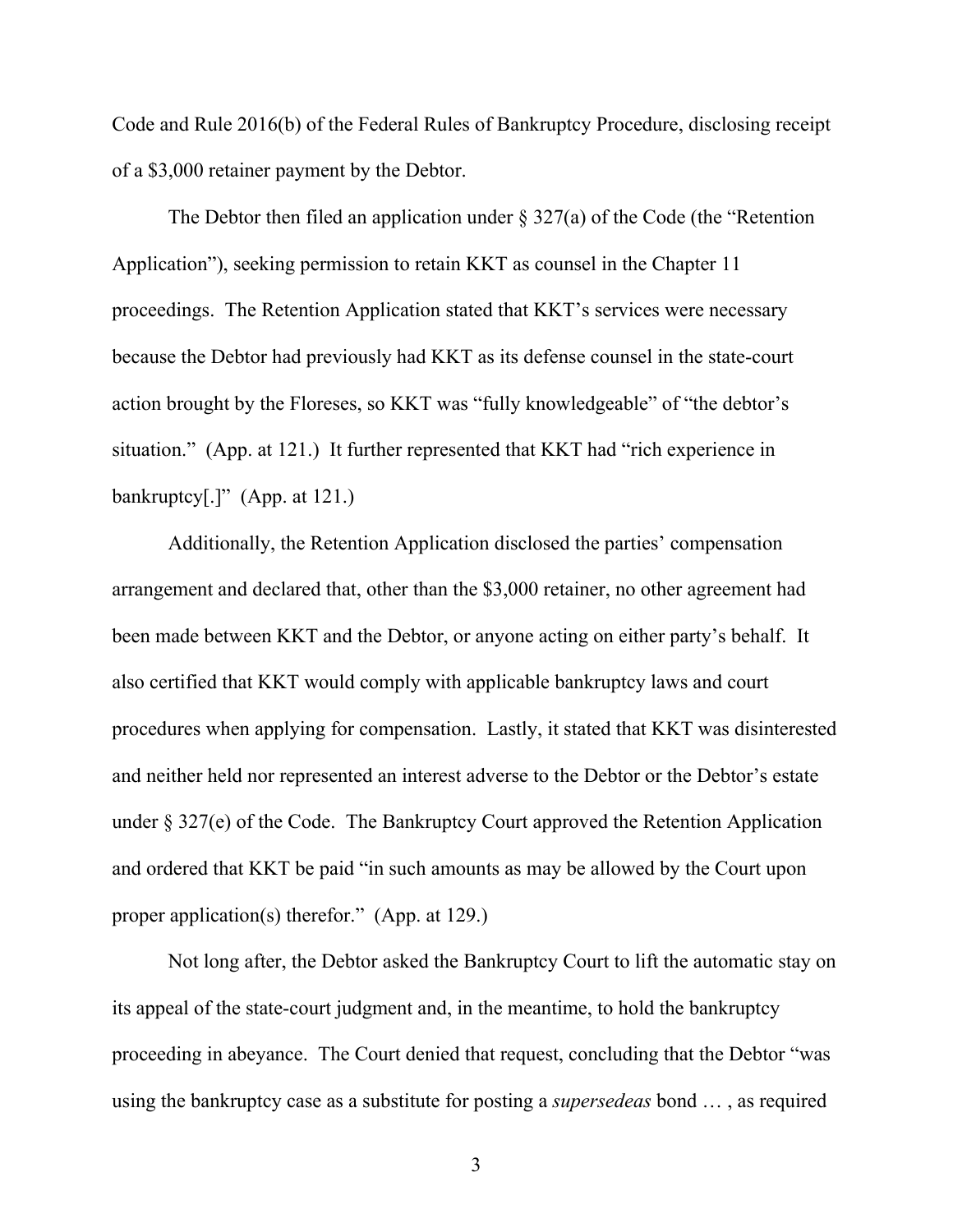under state law[,]" without first "attempt[ing] to pay or obtain a waiver of the bond requirement." (App. at 988-89.)

A year into the proceeding, the Debtor had yet to file a Chapter 11 disclosure statement and plan, so the Bankruptcy Court *sua sponte* ordered the parties to show cause why the proceeding should not be dismissed or converted into a Chapter 7 liquidation. The United States Trustee then became involved. The Trustee argued that the proceeding lacked a valid reorganizational purpose and should be dismissed entirely as a bad faith bankruptcy filing. [App. at 381-82 (citing 11 U.S.C. §§ 349, 1112(b)(1)).] The Floreses argued for conversion into a Chapter 7 liquidation so that they could enforce their judgment liens. The Debtor admitted that "the only reason [it] filed the instant bankruptcy [was] to secure a stay so that [it could] pursue its appeal in State Court without losing the property at issue." (App. at 393.) Because it had not been successful in securing that relief, it sought dismissal of its Chapter 11 case.

At the hearing on the order to show cause, Tung, appearing on behalf of both the Debtor and his firm, KKT, "conceded that the Debtor failed to file a plan and disclosure statement and … that it would be futile for the Debtor to do so." (App. at 990.) The Bankruptcy Court refused to dismiss the case because it believed it was in the best interest of the creditors and the estate to instead convert the case to a Chapter 7 liquidation and appoint a trustee to manage the estate. The Court proceeded to take those steps, and soon the Chapter 7 Trustee moved to sell the Debtor's only known asset, the multi-family house. The Court approved the property's public sale for \$725,000 two months later.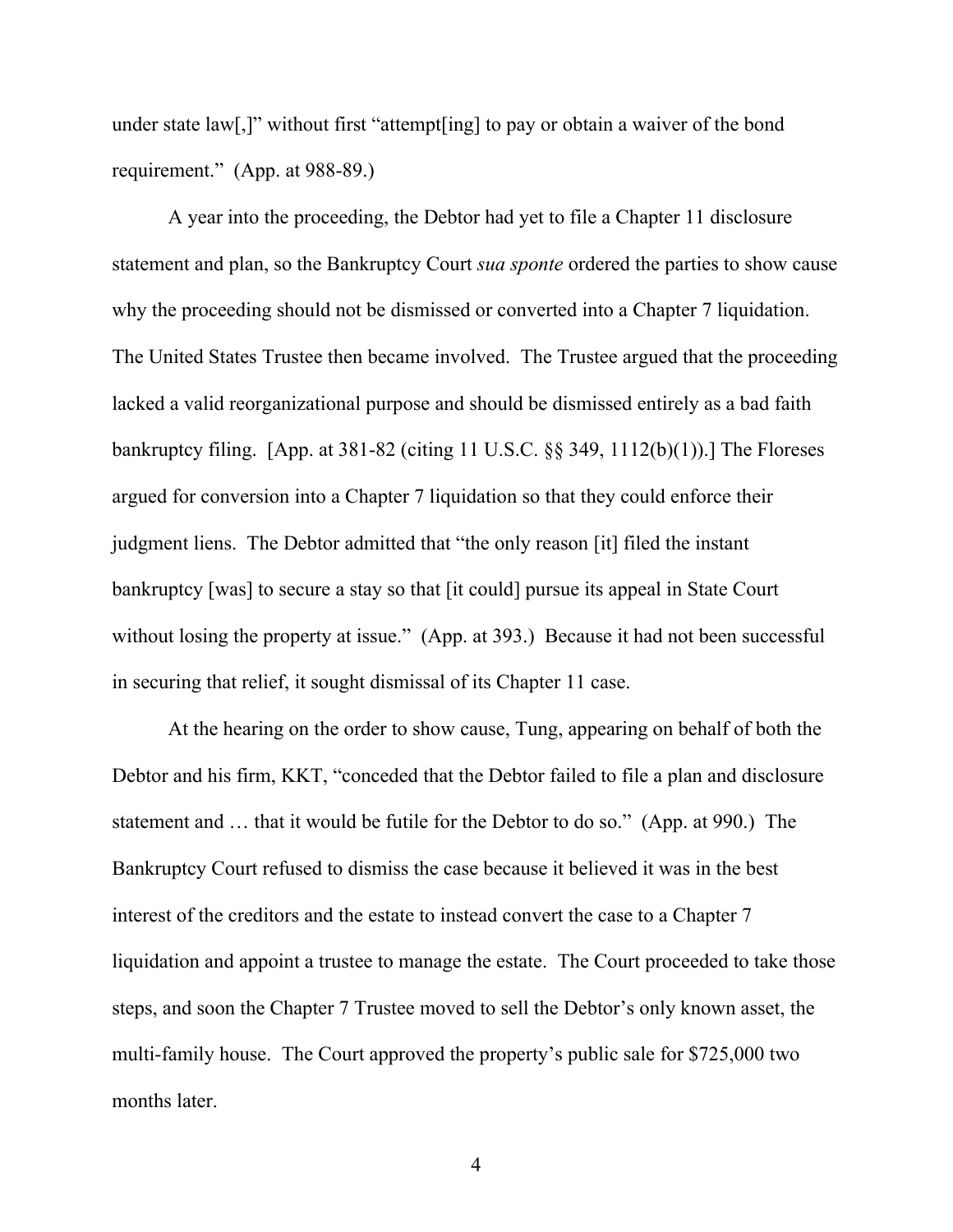It was not until after the Chapter 7 conversion, and over a year and half after the Debtor declared bankruptcy, that KKT filed its first and only fee application (the "Fee Application"). In the Fee Application, KKT sought payment of \$31,819 in fees and expenses from the Debtor. Notably, the Fee Application also disclosed that KKT, without Bankruptcy Court approval, had already received payments totaling \$19,400 from the "personal bank account" of Quan – the Debtor's sole shareholder – as "prepayment for the legal services rendered" to the Debtor. (App. at 481.) KKT thus requested that the Court approve its fees so that it could pay Quan back. Both the Chapter 7 Trustee and the Floreses objected to the Fee Application, arguing, among other things, that the previously undisclosed payments violated the Code and the Bankruptcy Rules.

At the Fee Application hearing, Tung repeatedly evaded the Bankruptcy Court's questions regarding Quan's undisclosed payments. At first, he attempted to characterize the payments as something other than an unauthorized loan incurred by the Debtor. When pressed, he admitted that the payments were indeed a loan, only to reverse course after the Bankruptcy Court reminded him that any debt incurred by the Debtor had to be pre-approved by the Court. He also conceded that KKT intentionally omitted the payments from the Debtor's Monthly Operating Reports, in violation of §§ 704(a)(8) and 1106(a)(1) of the Code, because, if the Debtor had owed post-petition money for legal fees, then "the monthly operati[ng] report[s] most likely [would have] go[ne] negative[,] [a]nd at the time [they] were talking about reorganization[.]" (App. at 651.) In other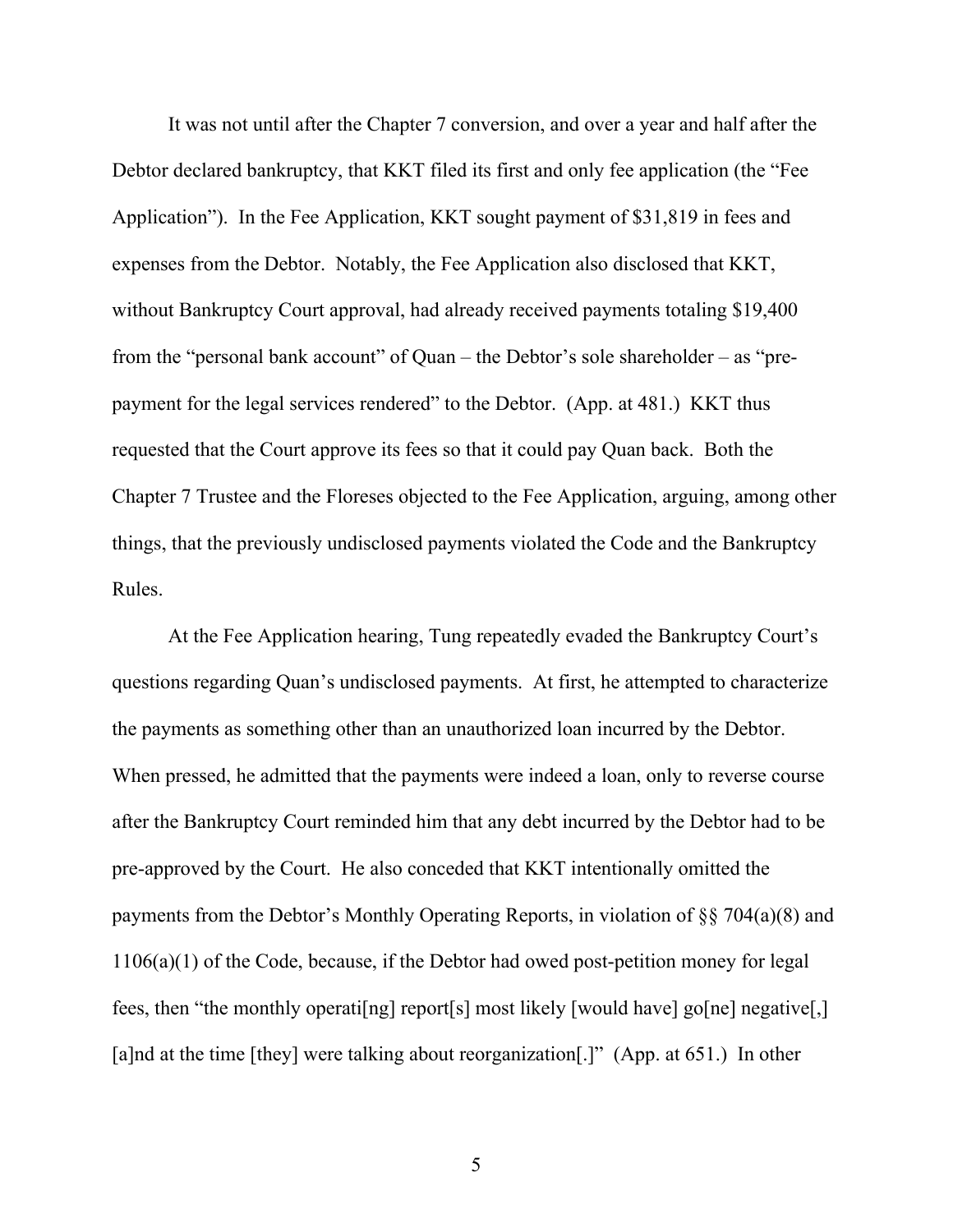words, KKT intentionally withheld required information and did so to mislead the Court and avoid either the conversion or the dismissal of the case.

Rightly concerned, the Bankruptcy Court issued a second order for KKT and Tung, in his individual capacity, to show cause why the Court should not sanction them for violations of the New Jersey Rules of Professional Conduct, the Code, and the Bankruptcy Rules. It also asked, among other things, why it should not deny KKT's fee application in its entirety, require KKT to disgorge attorney's fees previously paid, and find that KKT was not disinterested in its representation. KKT and Tung responded that their conduct had not violated any legal or ethical obligations. KKT also contended, among other things, that acceptance of legal fees from Quan was not a per se violation of § 327(a) of the Code, that it made the appropriate disclosures in its Fee Application under Bankruptcy Rule 2016, and that there was no conflict of interest because the interests of Quan and the Debtor are united.

At the hearing on the second order to show cause, Tung, again speaking on behalf of both KKT and himself, first argued that the failure to timely disclose the payments was merely a "technical failure to disclose, … [which] shouldn't warrant any sanctions." (App. 874.) He then changed his tune, saying he did not believe KKT needed to disclose anything about the payments until it filed the Fee Application. Even after he finally agreed that earlier disclosure was required, he gave a series of contradictory responses on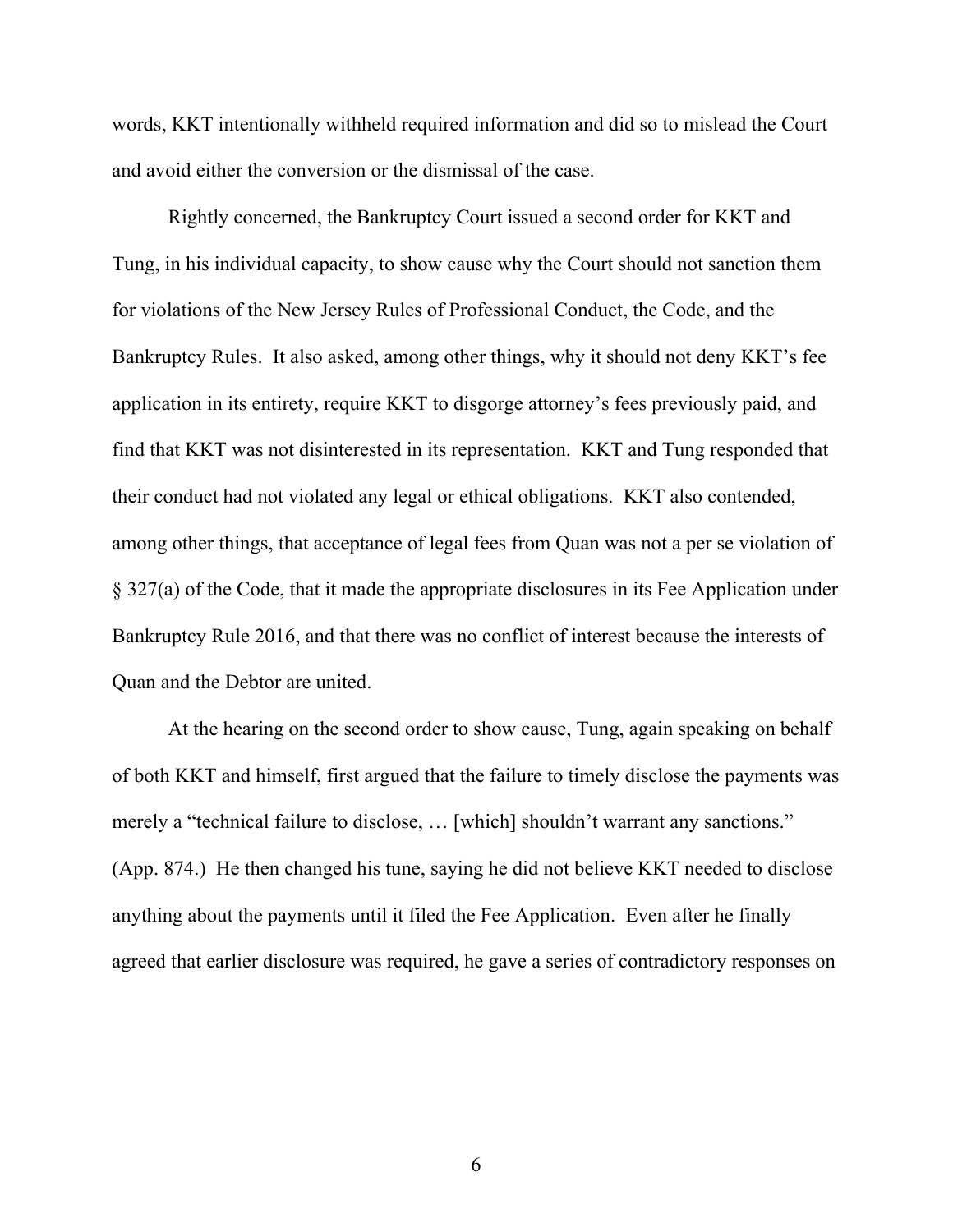how the undisclosed payments should be characterized. <sup>2</sup> The Bankruptcy Court said that Tung "really, really [did not] understand the laws that govern a bankruptcy proceeding," and, rather than show contrition for his mistakes, was "very defensive, flip flopping in [his] statements, ... and ... unhelpful<sup>[1]</sup>" (App. at 932-33.)

The Court denied with prejudice the Fee Application and ordered the payments to KKT to be disgorged to the estate (the "Fee Order"). It determined that KKT and Tung failed to make timely and adequate disclosures under Rules 2014 and 2016, and had "purposefully and strategically decided to omit pertinent information from the [Monthly Operating Reports.]" (App. at 1010.) The Court thus concluded they had violated their duty of candor under New Jersey Rule of Professional Conduct 3.3. In light of those violations, the Court found it unnecessary to decide whether an actual conflict of interest arose. Lastly, because of the egregiousness of counsel's conduct, the Court referred the case to the Chief Judge of the District Court for potential disciplinary action.

KKT appealed to the District Court, arguing that the Bankruptcy Court, as a non-Article III court, lacked jurisdiction to order disgorgement of KKT's fees and, even if it

<sup>&</sup>lt;sup>2</sup> Each time the negative implications of his proposed characterization became apparent, Tung would change his response: The undisclosed payments were "definitely not a loan" (App. at 879); they "could be characterized" as an infusion of capital (App. at 879); "the assumption should be [that they were] not [an] infusion of capital" (App at 928); they were an "investment" (App. at 880); they "w[ere]n't treated as [an] investment" (App. at 890); they "could be" a gift to the debtor (App. at 889-90); "[n]obody said to me it was a gift" (App. at 890); "[i]t's a gift" (App. at 928); "I'm not saying it's a gift" (App. at 929); "I withdraw that statement [that it was a gift]" (App. at 929); "[i]t was money paid on behalf of the debtor …, legally speaking, by a third party" (App. at 890); and "[a]nything could have happened" (App. at 892).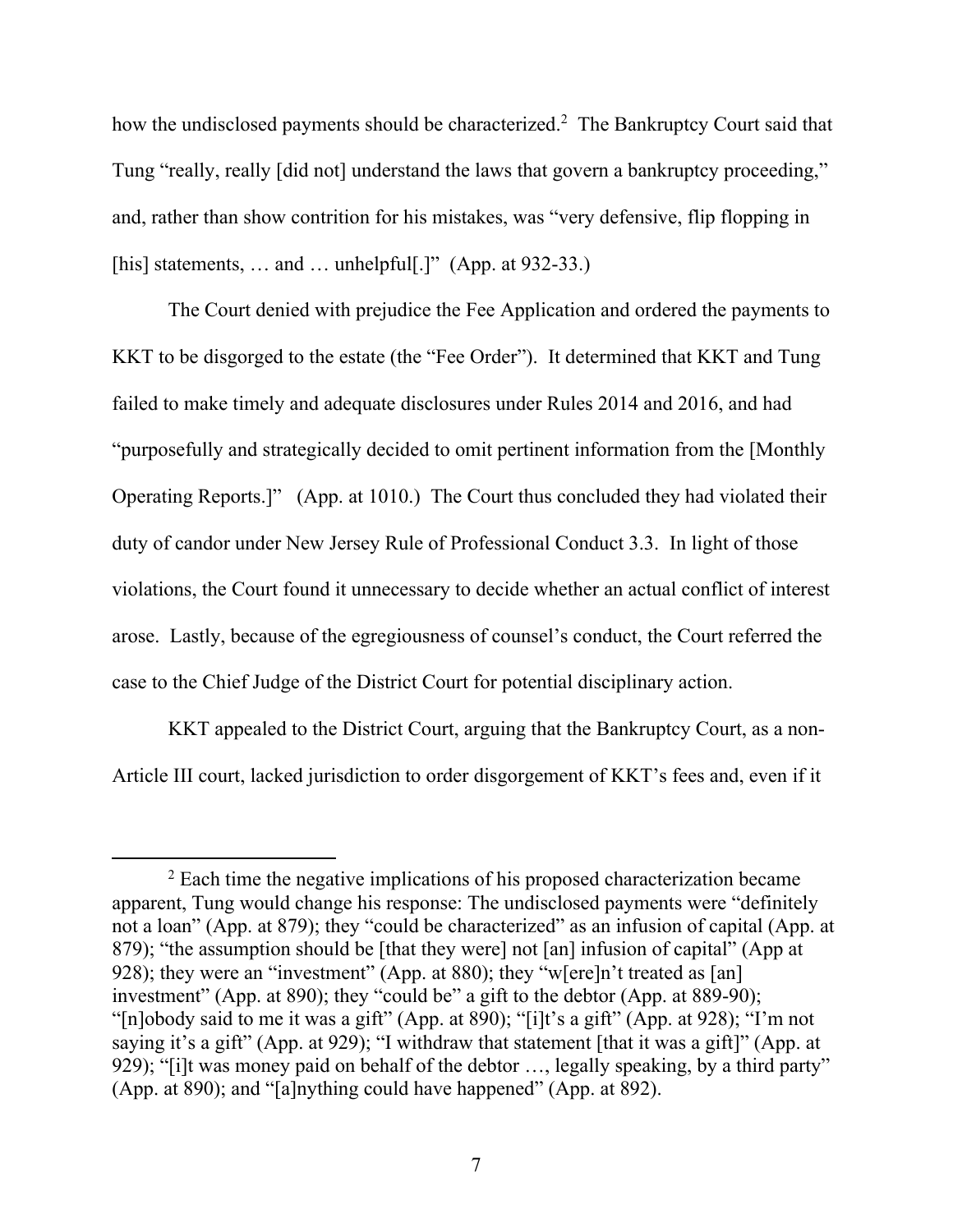had the authority to do so, that it abused its discretion in issuing the Fee Order. The District Court rejected both arguments. It held that disgorgement was within the Bankruptcy Court's jurisdiction under *Stern v. Marshall*, 564 U.S. 462 (2011), as "these proceedings were core and flowed directly from the bankruptcy scheme[.]" (App. at 16.) And because KKT breached its disclosure obligations, the District Court said that the Bankruptcy Court was well within its discretion to order disgorgement and deny the Fee Application.<sup>3</sup> Finally, the District Court struck from the record, as irrelevant and meritless, a supplemental letter filed by KKT alleging that the Bankruptcy Judge was improperly biased in the Debtor's bankruptcy. The basis of the allegation was a photograph taken of the Judge with the Chapter 7 Trustee at a New Jersey Bankruptcy Lawyers Foundation event.

## **II. DISCUSSION**<sup>4</sup>

KKT raises the same arguments before us that have already been rejected. It says that the Bankruptcy Court lacked constitutional authority to order the disgorgement to the

<sup>&</sup>lt;sup>3</sup> The District Court also affirmed the Bankruptcy Court's holding that KKT violated New Jersey Rule of Professional Conduct 3.3 and, like the Bankruptcy Court, found it unnecessary to address whether there was an actual conflict of interest between KKT and the Debtor.

<sup>4</sup> The Bankruptcy Court had jurisdiction under 28 U.S.C. §§ 157(a) and (b) and 1334(a). The District Court had jurisdiction to review the appeal under 28 U.S.C. § 158(a), and we have jurisdiction to review that final decision pursuant to 28 U.S.C. § 158(d)(1). In doing so, we "'stand in the shoes' of the District Court and … review the Bankruptcy Court's legal conclusions de novo and its factual findings for clear error." *In re Glob. Indus. Techs., Inc.*, 645 F.3d 201, 209 (3d Cir. 2011) (en banc) (citations omitted).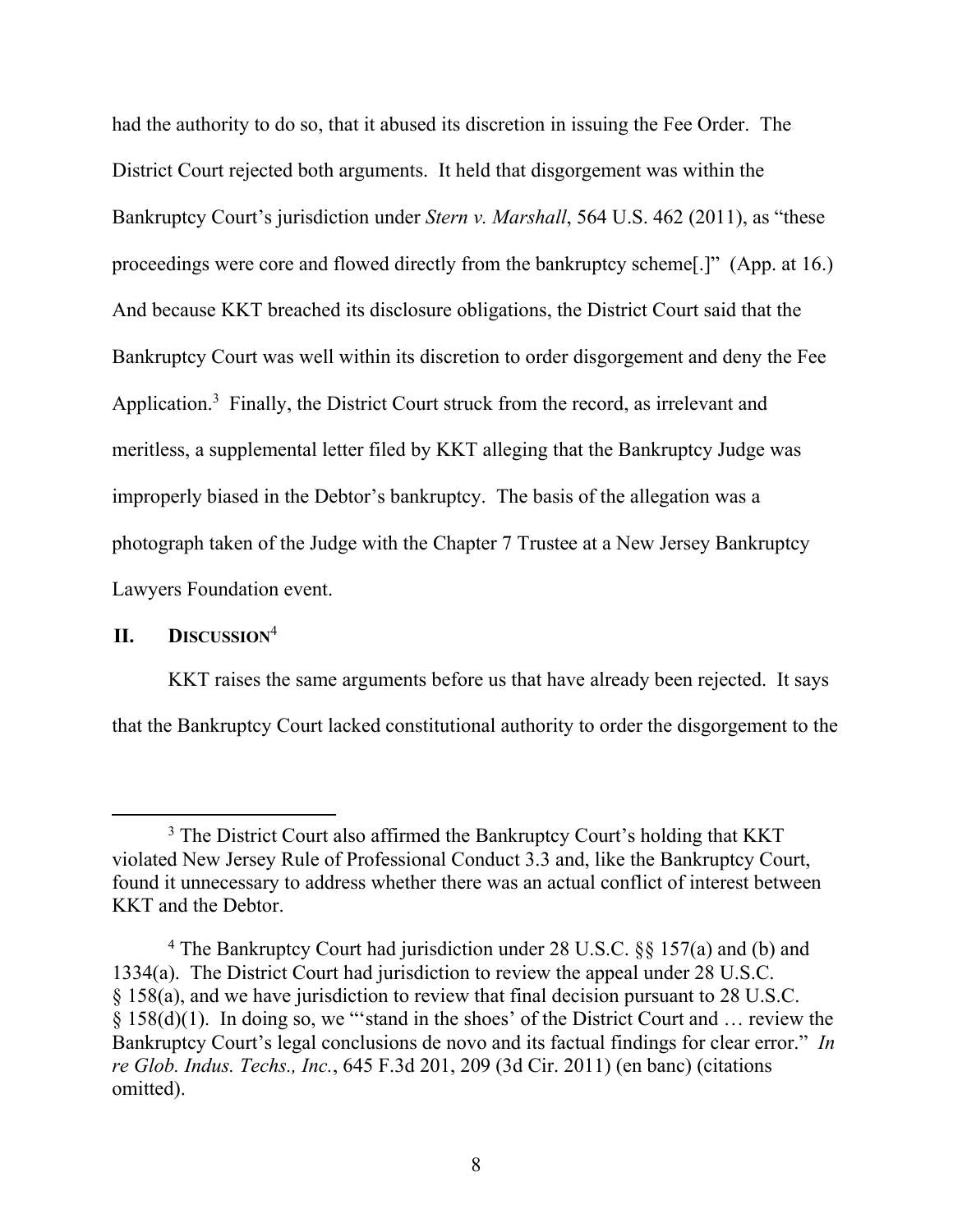estate of fees paid by Quan, that the Bankruptcy Court abused its discretion in issuing the Fee Order, and that the District Court should not have struck KKT's post-briefing filing accusing the Bankruptcy Judge of bias. None of that has the slightest merit.

KKT argued for the first time in the District Court that, under *Stern*, the Bankruptcy Court lacked authority to order disgorgement of the post-petition, unauthorized fee payments, because it is not an Article III court. It stated that the payments underlying the disgorgement were "non-core" because they were made by a third party and are not part of the estate. (Opening Br. at 17-18.)KKT's reliance on *Stern* is misplaced.

In *Stern*, the Supreme Court determined that a bankruptcy court could not adjudicate state-law tort claims that were "in no way derived from or dependent upon bankruptcy law" because they "exist<sup>[]</sup> without regard to any bankruptcy proceeding." 564 U.S. at 499. As we have since explained, "*Stern* made clear that non-Article III bankruptcy judges do not have the constitutional authority to adjudicate a claim that is exclusively based upon a legal right grounded in state law[.]" *In re One2One Commc'ns, LLC*, 805 F.3d 428, 433 (3d Cir. 2015). Unlike the tort claims at issue in *Stern*, the payment of legal fees is "based on a federal bankruptcy law provision with no common law analogue, so the *Stern* line of cases is plainly inapposite." *In re Lazy Days' RV Ctr. Inc.*, 724 F.3d 418, 423 (3d Cir. 2013); *see also In re Frazin*, 732 F.3d 313, 321 (5th Cir. 2013) (treating the award of fees as constitutionally within bankruptcy court's jurisdiction). Violations thereof are thus appropriately policed through equitable remedies fashioned by the Bankruptcy Court. *See In re Lewis*, 113 F.3d 1040, 1046 (9th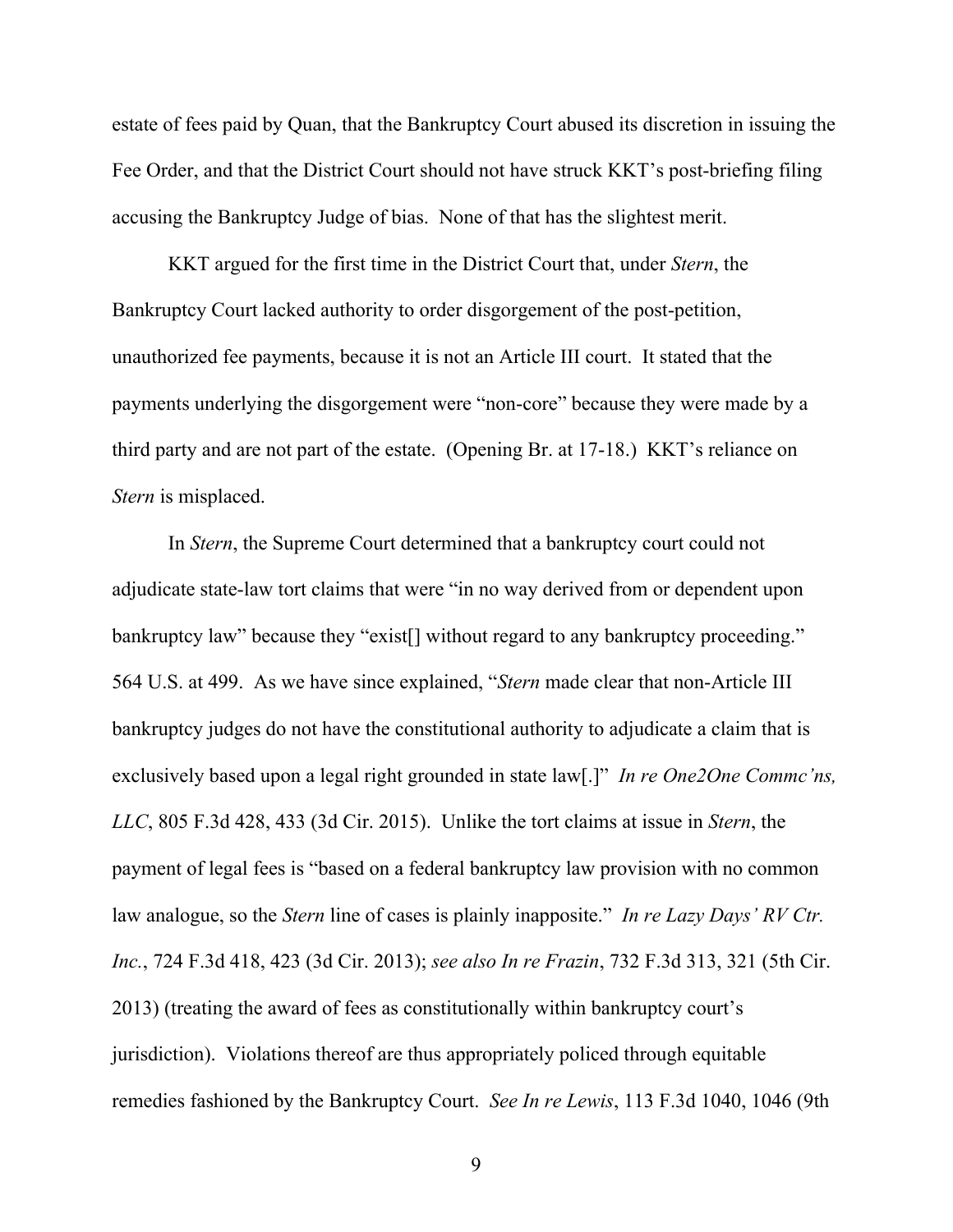Cir. 1997) ("The bankruptcy court may order the disgorgement of any payment made to an attorney representing the debtor in connection with a bankruptcy proceeding, irrespective of the payment's source."); *In re Walters*, 868 F.2d 665, 668 (4th Cir. 1989) ("[A]ny payment made to an attorney for representing a debtor in connection with a bankruptcy proceeding is reviewable by the bankruptcy court notwithstanding the source of payment."). The fees paid by Quan were to the benefit of the estate and thus were core matters within the Bankruptcy Court's purview. *See* 11 U.S.C. § 541(a)(7) (Property of the estate includes "[a]ny interest in property that the estate acquires after the commencement of the case.").

KKT next asserts that, even if the Bankruptcy Court possessed authority to order disgorgement, it abused its discretion by entering the Fee Order, which ordered disgorgement and denied KKT's Fee Application. The word "chutzpah" comes to mind. KKT's repeated violations of the Bankruptcy Rules and the Code, along with counsel's lack of candor, more than justified entry of the Fee Order. *See In re Bressman*, 327 F.3d 229, 240 (3d Cir. 2003) (indicating that "a bankruptcy court may order the disgorgement of fees received by an attorney when he or she has ignored reporting and court approval duties imposed by the Code"); *In re Downs*, 103 F.3d 472, 479 (6th Cir.1996) (holding that the bankruptcy court has inherent authority to "deny all compensation to an attorney who exhibits a willful disregard of his fiduciary obligations to fully disclose the nature and circumstances of his fee arrangement").

We reiterate that the Code and associated Rules impose a rigorous structure of oversight on a debtor, its professionals, and the estate. At the heart of that structure is a